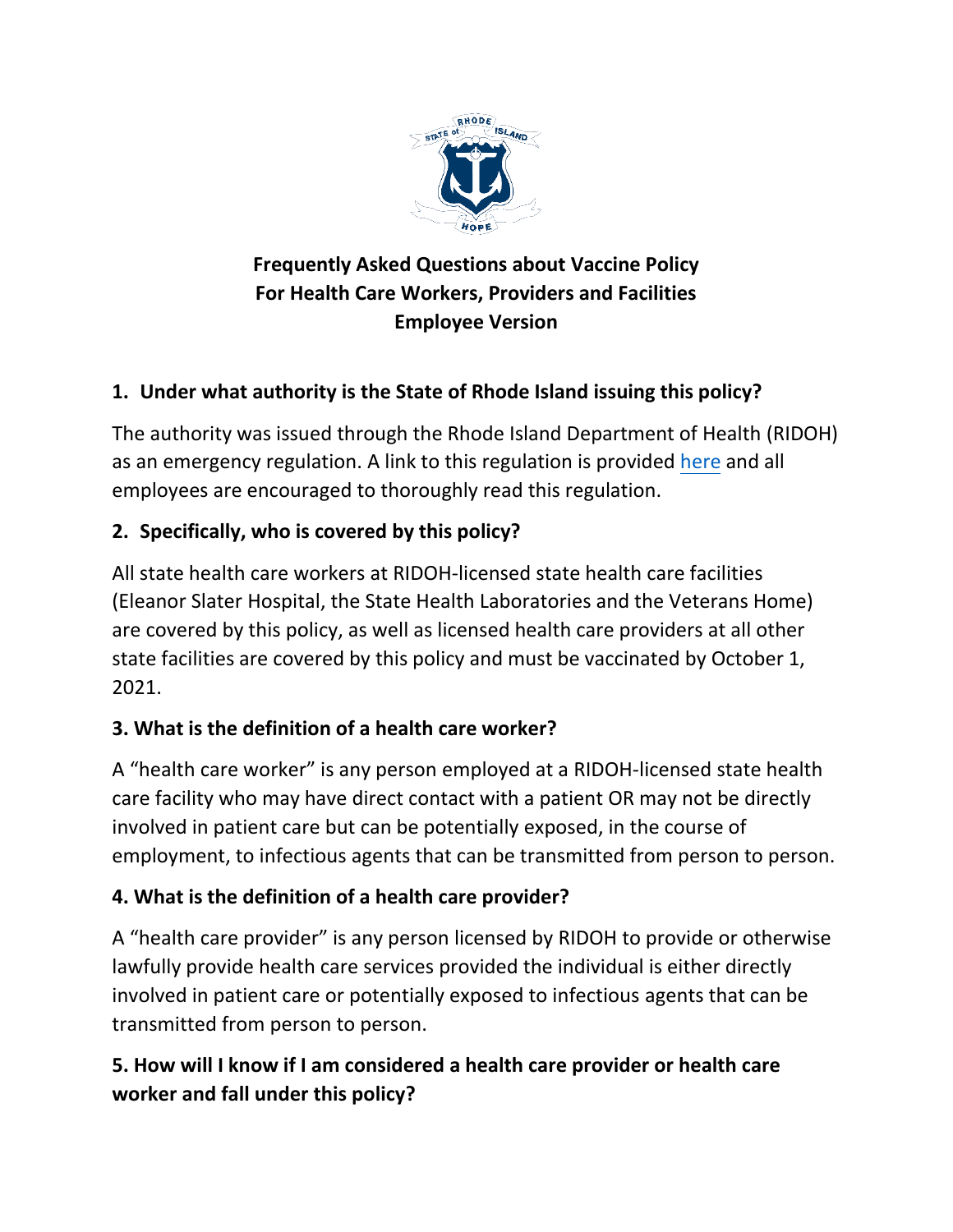A letter from the Department of Administration will be sent to all employee's homes who have been identified as falling under the RIDOH regulation. You can also review the [RIDOH regulation](https://rules.sos.ri.gov/regulations/part/216-20-15-8) which provides a comprehensive list of persons who may fall into these categories. Finally, you can also reach out to your supervisor for clarification, and you should do so as soon as possible to ensure you are prepared for the testing and vaccine requirements if you are covered by the policy.

# **6. I am a consultant, temporary services employee and/or a volunteer – do I fall under the policy?**

Under the RIDOH regulations, a health care worker is any person who is temporarily or permanently employed by or at a RIDOH-licensed state health care facility, including volunteers. A health care provider is an individual who is licensed by RIDOH and provides health care services. If you are a consultant, temporary employee or a volunteer and you fall into the category of a health care worker or a health care provider, you are covered by this policy.

# **7. What is required of employees covered by this policy by October 1, 2021?**

Employees must receive their final dose of a COVID-19 vaccine authorized by the U.S. Food and Drug Administration (FDA) or the World Health Organization (WHO), or otherwise approved by RIDOH (e.g., Novavax) by October 1, 2021. *Please note this is not the same as being "fully vaccinated," which is 14 days after the final dose is administered.*

# **8. Are there any exemptions?**

Yes, there is a medical exemption. There are no religious exemptions. If you have a question regarding a religious exemption, you should call DOA Human Resources at 401-222-2160 or send an email to doa.hrcontact@hr.ri.gov.

# **9. How do I receive approval for a medical exemption?**

If an individual has a medical condition which prevents them from being able to receive the COVID-19 vaccine, they must complete a [medical exemption form](https://health.ri.gov/forms/immunization/Exemption-Certificate-COVID-19-Vaccination.pdf) provided by a licensed physician, physician assistant or advanced practice registered nurse, stating that the individual is exempt from the requirement because of medical reasons in accordance with the Advisory Committee on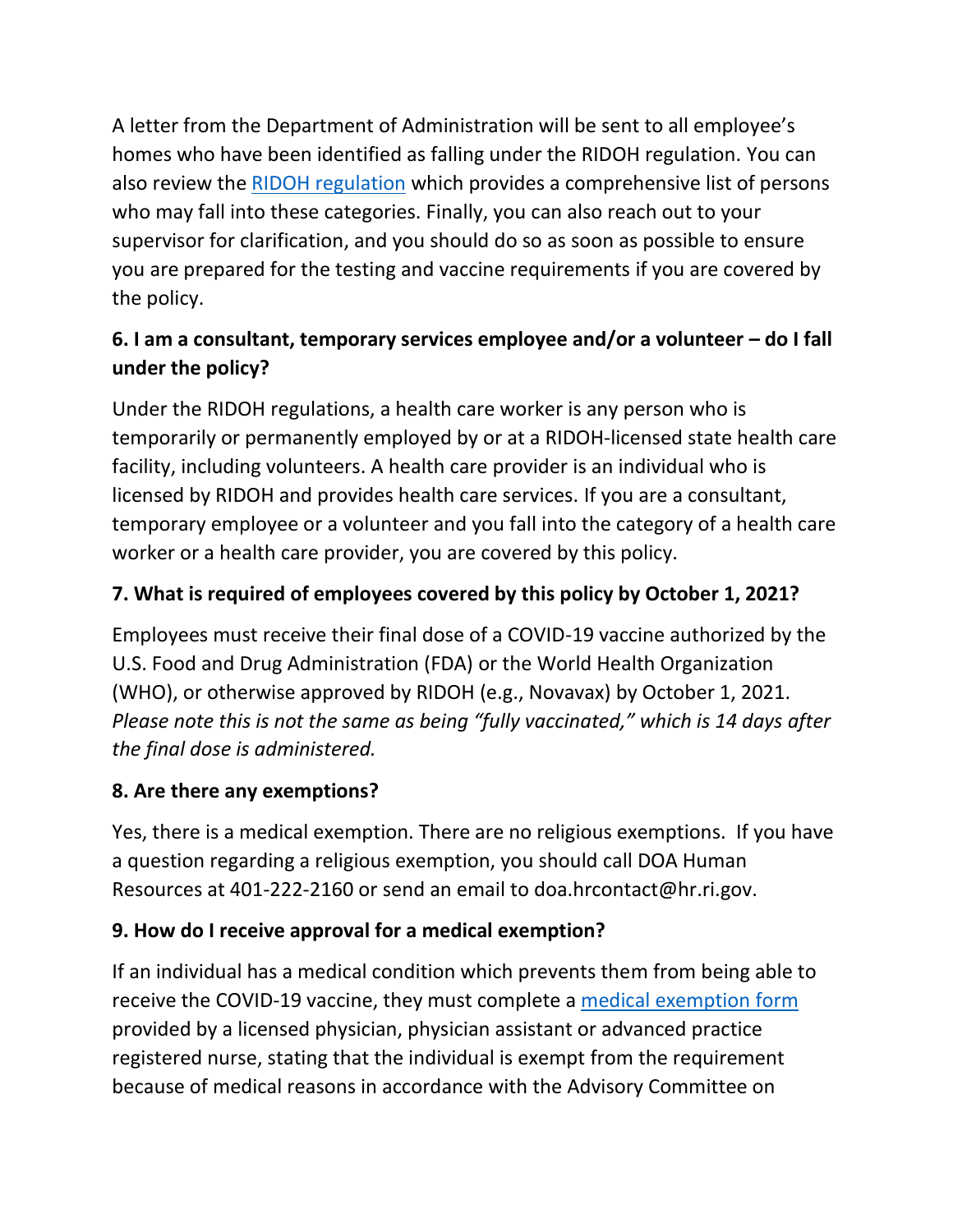Immunization Practices Guidelines. This form must be submitted for review and approval in order to achieve medical exemption status.

State employees must submit the exemption to the Division of Human Resources Disability Management Unit (DMU) no later than September 15, 2021.

#### **10. What notification will I receive after submitting the exemption?**

If the medical exemption is verified and approved, the employee will be provided notice of approval from DMU. If the medical exemption request is determined by DMU, in conjunction with RIDOH, to not be medically necessary, the individual will be required to be vaccinated by October 1, 2021.

Twice weekly COVID-19 testing for medically exempt individuals will continue throughout the duration of the applicability of this policy.

### **11. What additional requirements, if any, are there if I am not vaccinated from now until October 1, 2021?**

Health care workers who work in a RIDOH-licensed health care facility who are not vaccinated are required to be tested at least two (2) times per week via any COVID-19 test authorized by the FDA.

Health care providers who do not work in a licensed health care facility and are not vaccinated DO NOT need to be tested twice a week, though regular testing is encouraged.

Until October 1, 2021, health care workers AND health care providers who are not vaccinated must wear a procedure mask or higher-grade mask (e.g., KN95 or N95) that will be provided by your employer for the duration of every shift.

#### **12. What types of face coverings do I wear if I am vaccinated?**

Employees should wear the face coverings as directed by their agency leadership.

And, as reminder to all employees who do not fall under this policy, masks are required in all state facilities detailed in the [COVID-19 Policy.](https://rigov-policies.s3.amazonaws.com/COVID-19_Policy_UPDATED.pdf)

#### **13. Where do I get tested if I am not vaccinated?**

A testing clinic will be available on-site for individuals who work at a RIDOHlicensed state health care facility.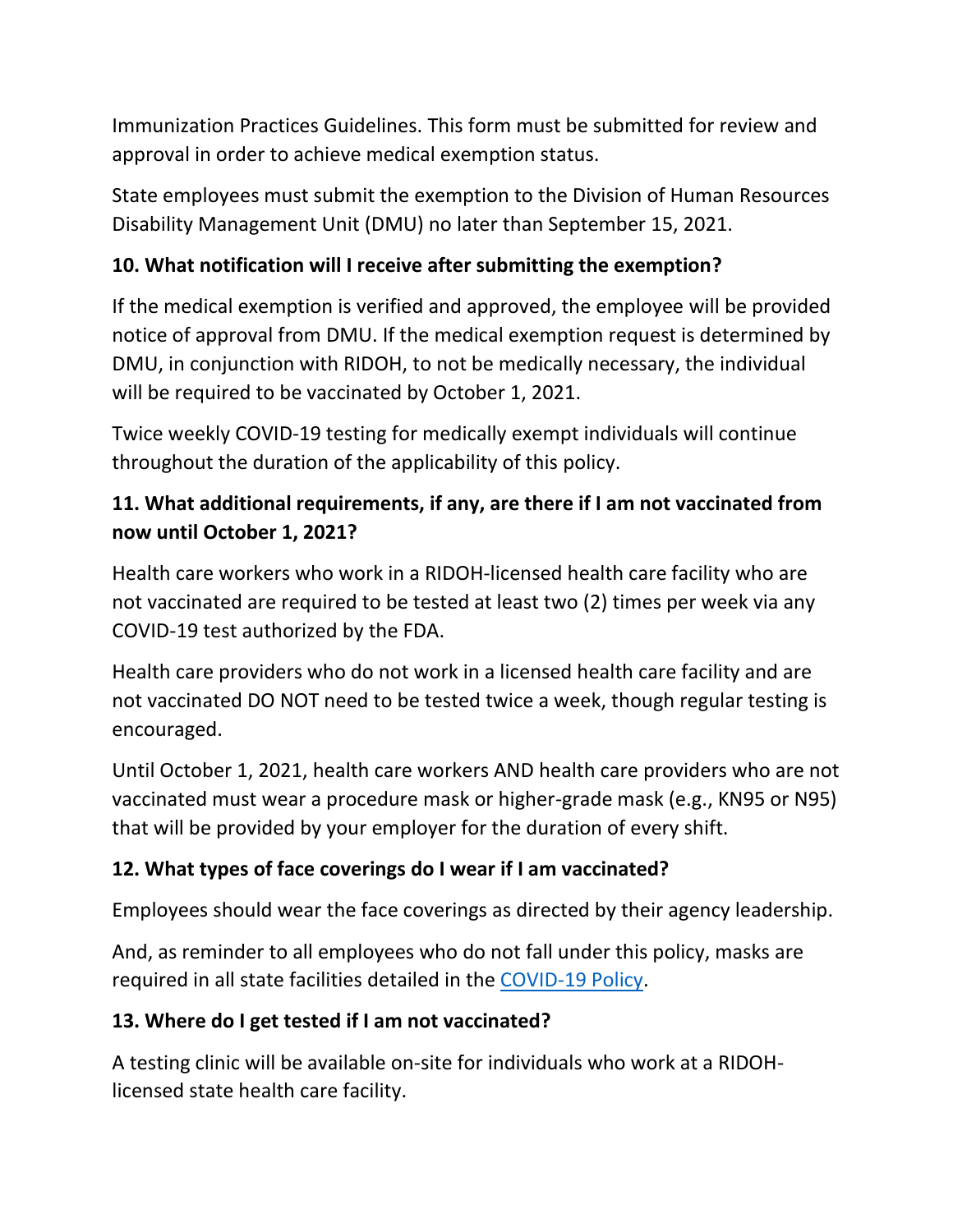# **14. When do I get tested (i.e. is it the same two days every week) if I am not vaccinated?**

Employees must get tested any two days of the week at the start of their shift so long as they do not get tested on consecutive days (i.e. not get tested Monday and Tuesday in the same week). In terms of the days of week to be tested, employees should contact their agency leadership to find out what testing protocols have been set up at their specific facility.

## **15. Do I need to get tested if I am teleworking?**

Health care workers who are exclusively teleworking do not need to get tested; however, if the employee needs to come to their RIDOH-licensed state health care facility, they need to get tested before their shift.

If an employee is teleworking more than two days in a seven-day period, they are only required to be tested once that week. They must be tested the first day back at the worksite.

## **16. Do I need to get tested while discharging paid leave?**

If an employee is absent for more than two days in a seven-day period, they are only required to be tested once that week. If they are absent for an entire work week, they will not be required to be tested that week. But in either situation, they must be tested on the first day they return to work.

#### **17. Do I need to discharge my paid leave for the time used to get tested?**

No, employees must get tested at the beginning of their shift.

#### **18. What do I do if my test is positive?**

If the test result is positive, the individual must leave the testing site immediately and follow the procedures in the State's [COVID-19 Policy,](https://rigov-policies.s3.amazonaws.com/COVID-19_Policy_UPDATED.pdf) to include following isolation requirements.

## **19. What happens if I am not vaccinated and choose not to participate in the testing?**

Health care workers who refuse to take a twice weekly COVID-19 test will be sent home on leave without pay for the remainder of the day (first occurrence) for failing to comply with a legally mandated condition of employment.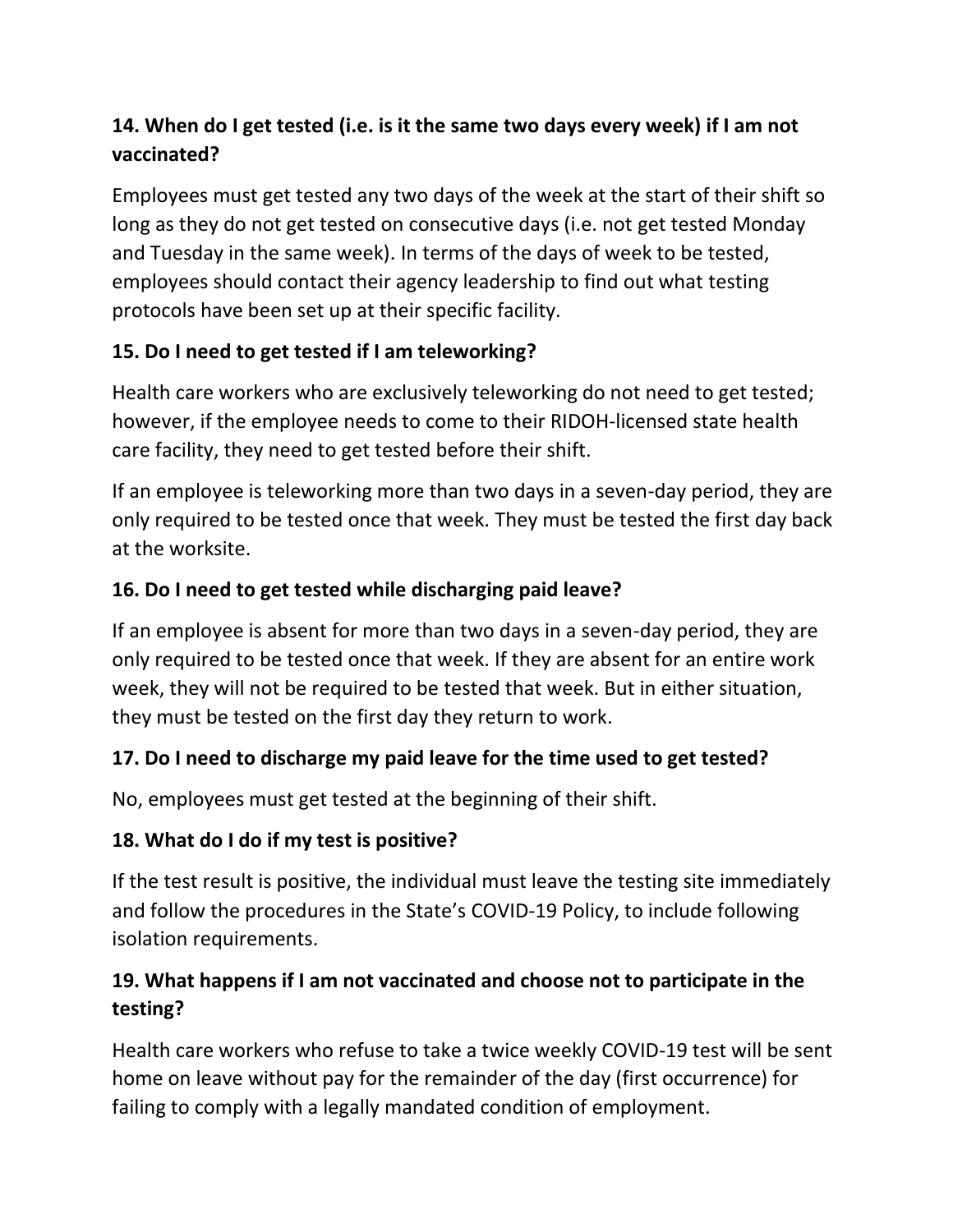They will be expected to report to work at their next scheduled shift and obtain a test before the start of their shift. If they refuse a test on this day as well, they will be sent home on leave without pay for the remainder of the day (second occurrence).

They will be expected to report to work at their next scheduled shift and obtain a test before the start of their shift (third occurrence). If they refuse a test on this third day, it will result in further appropriate disciplinary action up to and including termination, for failing to meet legally mandated conditions of employment. Any termination requires the approval of the Director of Administration.

## **20. If I am already vaccinated at the issuance of this policy, do I need to show anyone my proof of vaccination?**

For individuals who are already vaccinated against COVID-19 in the State of Rhode Island, they must provide proof of said status in the form of a vaccination card by scanning and uploading a copy of their vaccination card to the designated confidential email address at the agency in which they work, or by providing a copy of the vaccination card to the designated individual at the agency in which they work.

Individuals who were vaccinated outside of the State of Rhode Island must complete the form at [http://health.ri.gov/forms/records/COVID-Immunization-](http://health.ri.gov/forms/records/COVID-Immunization-Record-Correction-Request.pdf)[Record-Correction-Request.pdf](http://health.ri.gov/forms/records/COVID-Immunization-Record-Correction-Request.pdf) as proof of vaccination and email the completed form to RIDOH.RICAIR@health.ri.gov no later than October 1, 2021. They must also provide proof of said status in the form of a vaccination card by scanning and uploading a copy of their vaccination card to the designated confidential email address at the agency in which they work, or by providing a copy of the vaccination card to the designated individual at the agency in which they work.

## **21. If I become vaccinated from now until October 1, 2021, do I need to show anyone my proof of vaccination?**

For individuals who are currently in the process of being vaccinated (i.e., have received one dose of a two-dose vaccine) as of the issuance of this policy but will have received all required doses as of October 1, 2021, the same proof requirements as outlined Question 20 apply.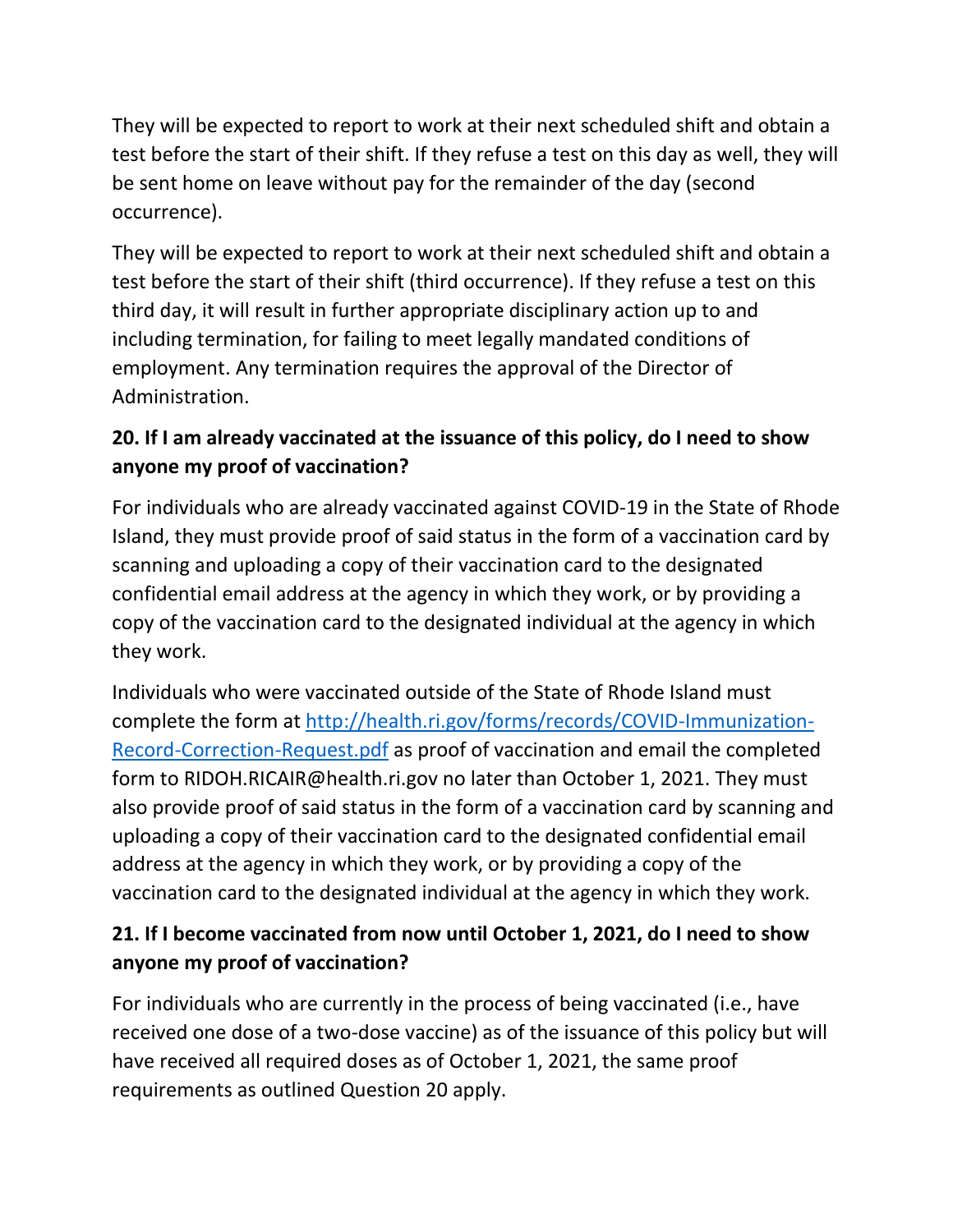# **22. What happens if I do not feel well enough to work after receiving my vaccination?**

If an individual who receives a vaccination dose, on or after the effective date of this policy, has a short-term adverse reaction following the administration of the vaccine, they must inform their supervisor that they cannot report to work and the individual will be authorized to remain out of work, for a period of up to three (3) days under paid administrative leave provided that the individual submits proper medical documentation to DMU.

If an individual who receives a vaccination dose on or after the effective date of this policy has an adverse reaction for more than three (3) days, the individual may file a claim for workers' compensation benefits.

## **23. What are the consequences if I am not vaccinated by October 1, 2021?**

If an individual is not vaccinated as of October 1, 2021, they cannot enter a RIDOH-licensed state health care facility and/or provide services as a licensed health care provider.

They will be placed on leave without pay for a maximum period of seventy-five (75) calendar days beginning on October 1, 2021, to provide them the time necessary to become vaccinated.

If by December 15, 2021, the individual is unable to provide proof of vaccination status, they will be subject to progressive discipline, up to and including termination for failing to meet legally mandated conditions of employment. Any termination requires the approval of the Director of Administration.

If an employee is in the process of being vaccinated (they have received one does of a two-dose vaccine) but will not have received all required doses as of October 1, 2021, they cannot enter a RIDOH-licensed state health care facility and/or provide services as a licensed health care provider, but they may choose to use any of their accrued time or be placed on leave without pay until they receive their second dose.

## **24. Am I eligible for unemployment benefits if I am terminated for declining to be vaccinated?**